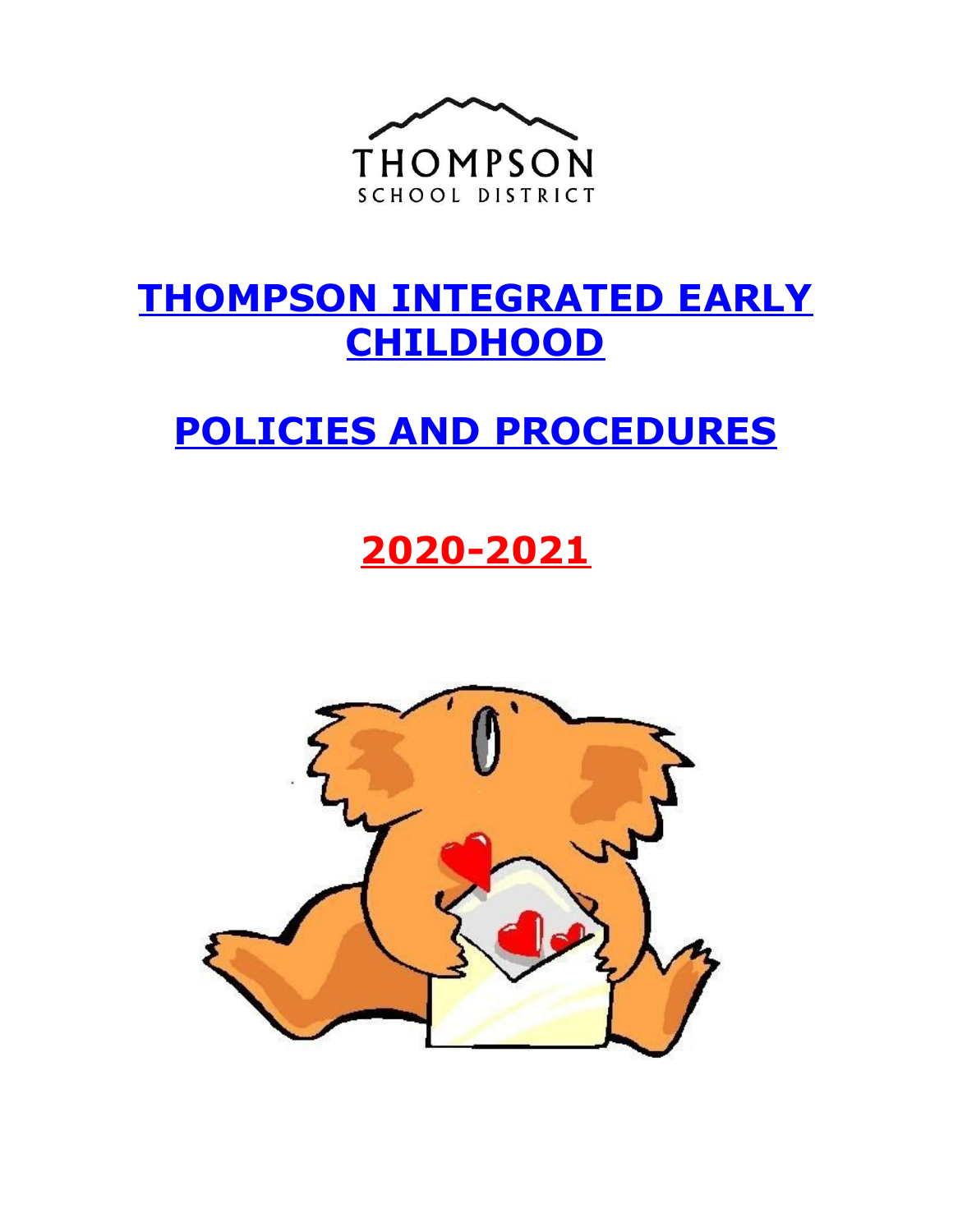

# **Mission and Vision of the Thompson School District**

## *Vision*

Empower to learn, Challenge to achieve, Inspire to excel

# *Mission*

The Thompson School District will be a school district that empowers, challenges and inspires students, faculty, staff, parents, school leaders and community members to learn, achieve and excel.

# **Early Childhood Vision**

Children and Families Empowered for a Lifetime of Learning

## **Early Childhood Mission Statement**

The mission of the Integrated Early Childhood Preschool is to provide high quality, developmentally appropriate education, and family centered services that value and respect the diversity of individual children and families. Through collaboration with community and educational resources, we will strive to identify and alleviate barriers that interfere with the ability of families and children to reach their full potential.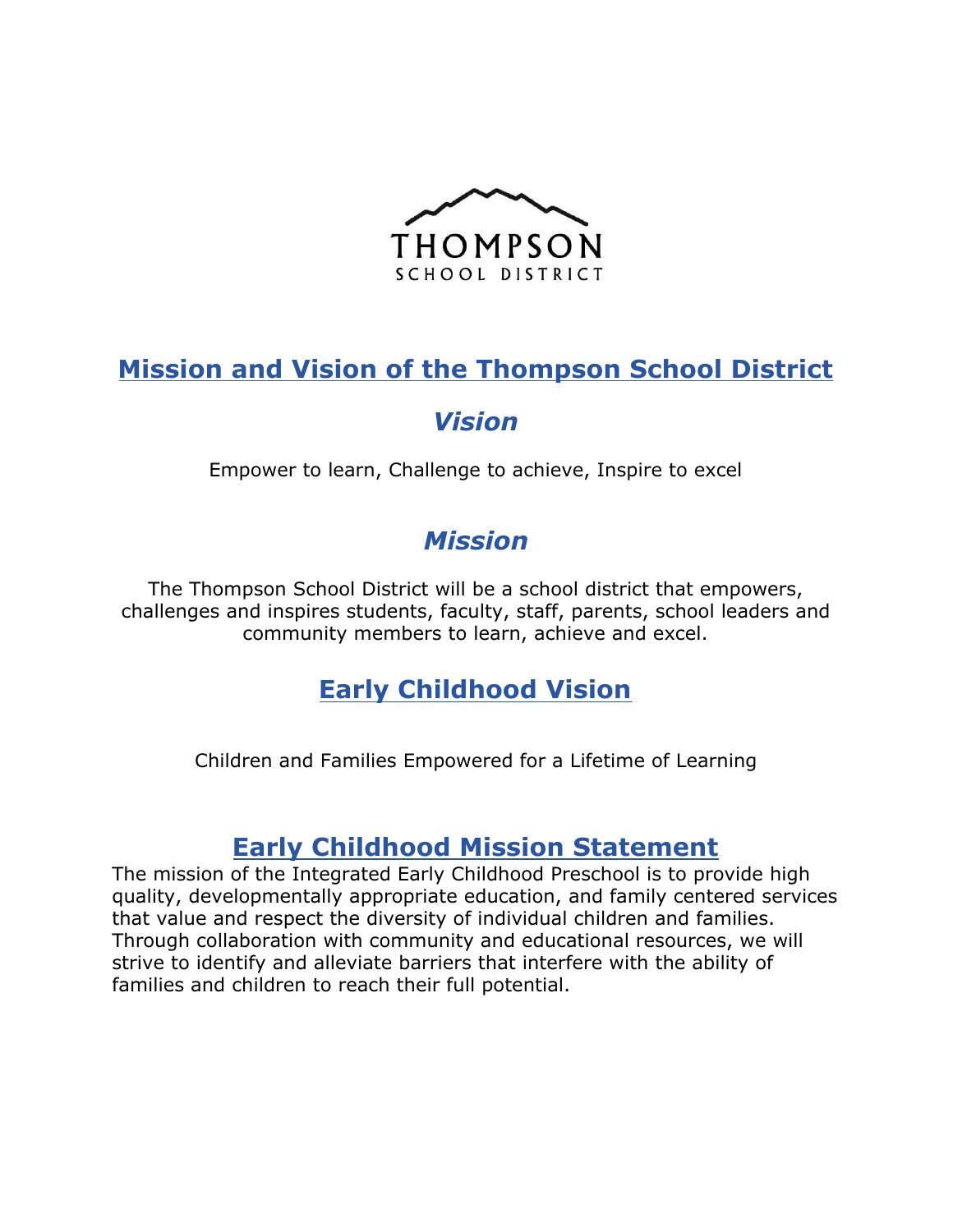### **Table of Contents**

| Withdrawal of Students. Inclement weather, hours of operation3              |
|-----------------------------------------------------------------------------|
|                                                                             |
|                                                                             |
| Notification of parents regarding children's illness, accident, injuries  7 |
|                                                                             |
|                                                                             |
| Field Trips, Use of television, computers, tablet devices11                 |
|                                                                             |
|                                                                             |
|                                                                             |
|                                                                             |
|                                                                             |
|                                                                             |
|                                                                             |
| Filing complaints about Child Care or Reporting Child Abuse17               |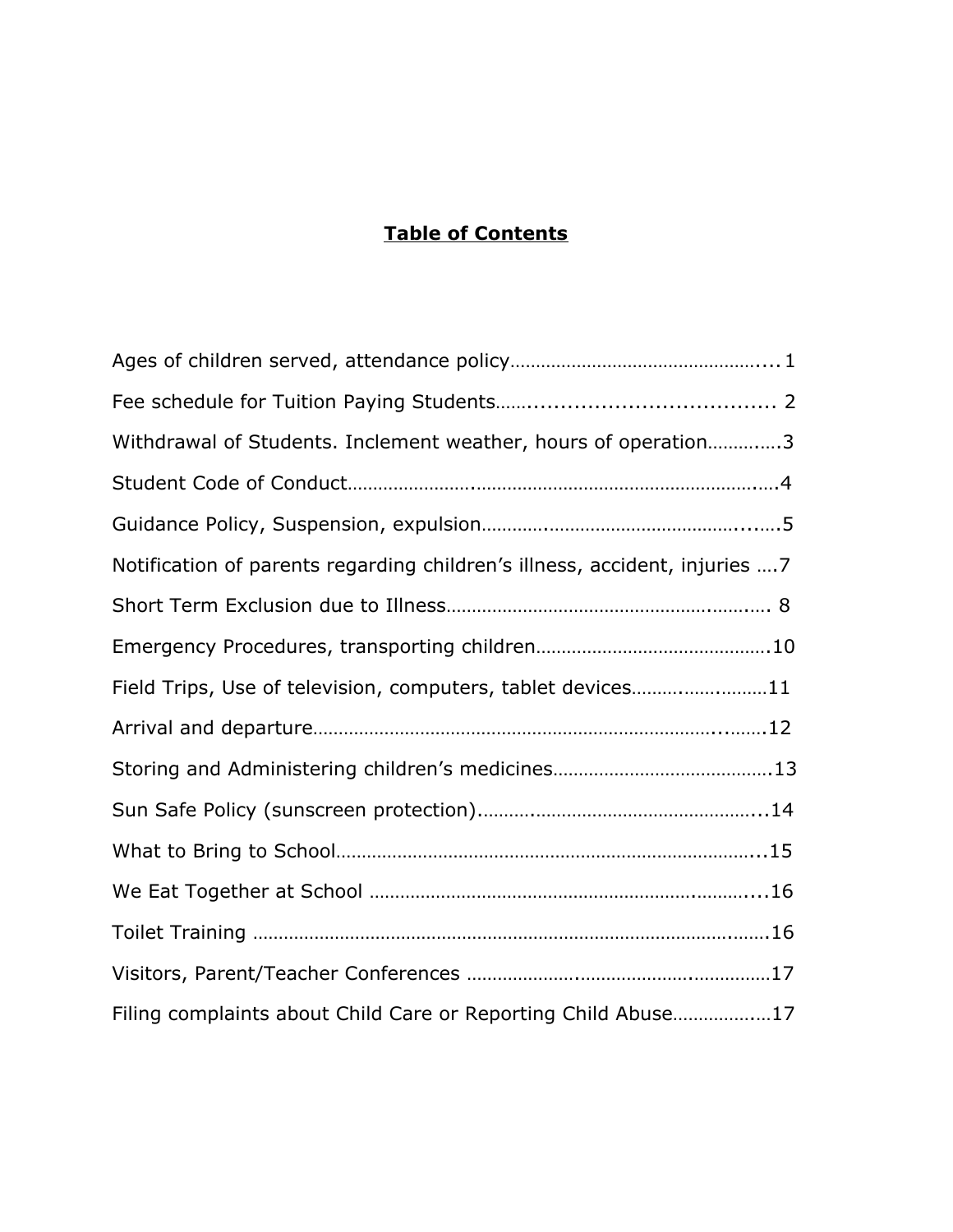# **POLICIES AND PROCEDURES**

### **Ages of Children Accepted**

We offer a variety of classroom structures in order to meet the needs of children and families. Our program accepts children who are 3 or 4 years old as of October  $1^{st}$  of the current school year.

Children that meet the criteria for eligibility guidelines through federal, state, district, and/or Department of Education are accepted and placed. Registration will be held in early August as designated or throughout the year dependent on program availability.

Our goal is to meet each child where they are and our teaching staff are highly skilled in creating a school experience that is both developmentally and individually appropriate. It is important to note that sometimes after starting the school year, it becomes apparent that a few children have difficulty benefiting from a full day setting. For example, even after children are given ample time to learn and adjust to a full day schedule, some cannot rest with other children present or can no longer enjoy and participate in educational activities because of dysregulation that builds over the course of the day. These children may need a shorter day in order to have a positive and successful educational experience. Teaching teams will determine if a half day program is a more appropriate placement and changes may be made to best meet the needs of each child.

#### **Attendance Policy**

The Thompson Integrated Early Childhood Program believes in the benefits of regular attendance. Children do best when they are in school each and every day. Children are at their best when following a routine and know what to expect. Relationships with teachers and other children are quicker to form and easier to maintain when children attend every class session.

In addition to benefiting the children there are other reasons why we require children attend on a regular basis. Funding for our preschool program is dependent upon the attendance of the children enrolled in the program. Also, because we have limited space for children in our classrooms, we maintain a waiting list throughout the year. If a student does not meet the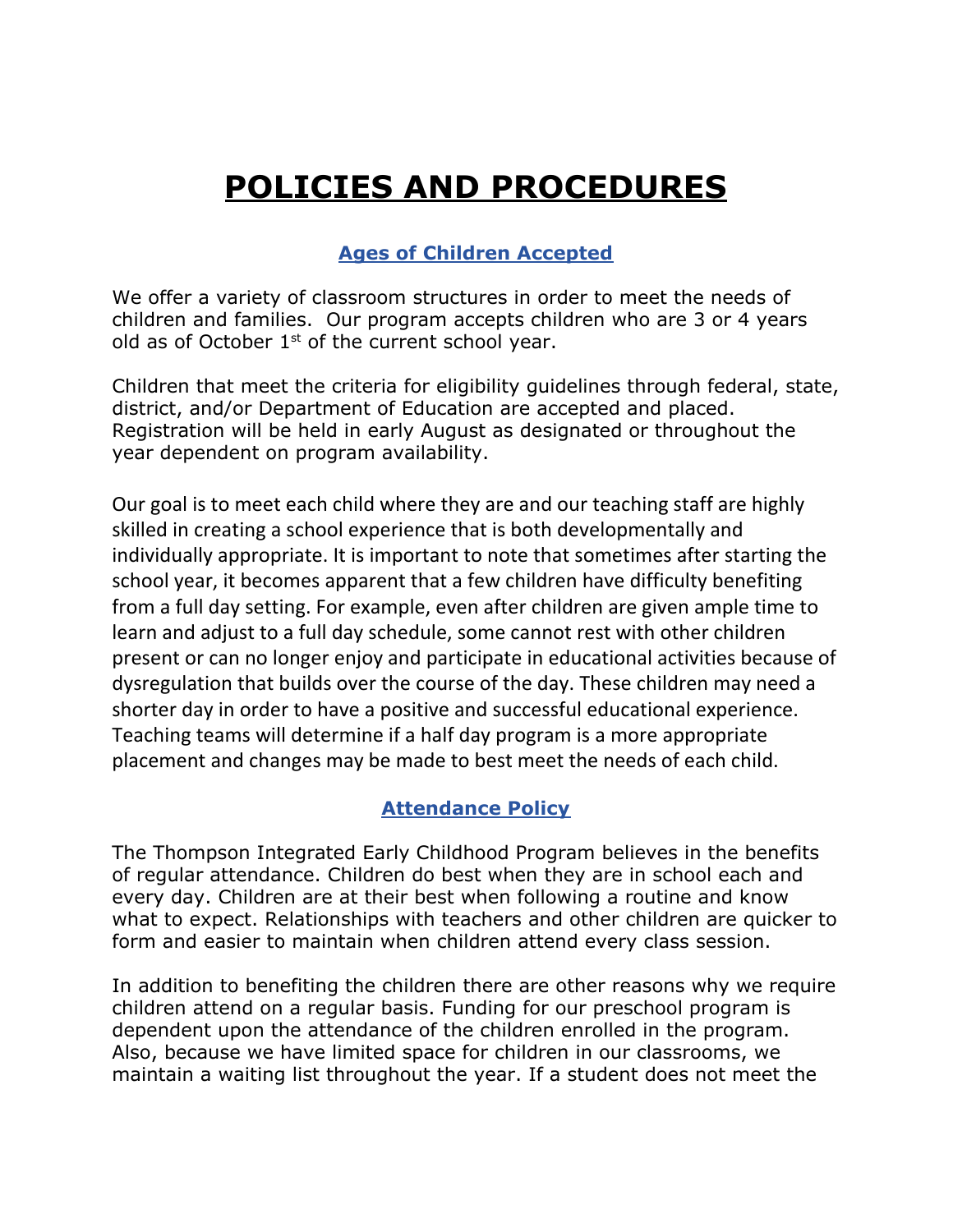minimum attendance requirements the slot will be given to a student on the waitlist.

We understand that children do get sick. (Guidelines for when to keep ill children at home are in the Parent Handbook). The following attendance policies must be followed in order for your child to participate in the Thompson Early Childhood Program:

- 1. All children are expected to attend on a regular basis.
- 2. All families are asked to notify the school by 8:00 am each morning of a child's absence.
- 3. If we do not hear from you, a staff member will contact you for any unreported absences. Our Head Start and Colorado Preschool Program requires an **85%** or better attendance to be in compliance with requirements for funding.
- 4. When a child has missed three consecutive days and if reasons are not illness or a normal excused absence, a personal contact will be made by district staff. If there are any resources you need we are available to assist you with referrals to community agencies.
- 5. The next step we must take, if attendance does not improve, is to look at dis-enrolling your child from our program. Our first hope is that together we can change the situation, however if attendance does not improve, we are required by our funding sources to take this next step.
- 6. Due to Colorado Department of Human Services Child Care Licensing Regulations, all students are required to have annual health information in our files. This includes a physical that has been completed in the past 12 months and your child's immunization record. For children enrolled in our Head Start program, an annual dental exam and hematocrit are also required. You will be notified 30 days prior to expiration of health information in our files. If current health information is not in your child's file, they may be excluded from attending class until their health information is updated.

#### *Services are only available as long as the family resides in the Thompson School District boundary areas.*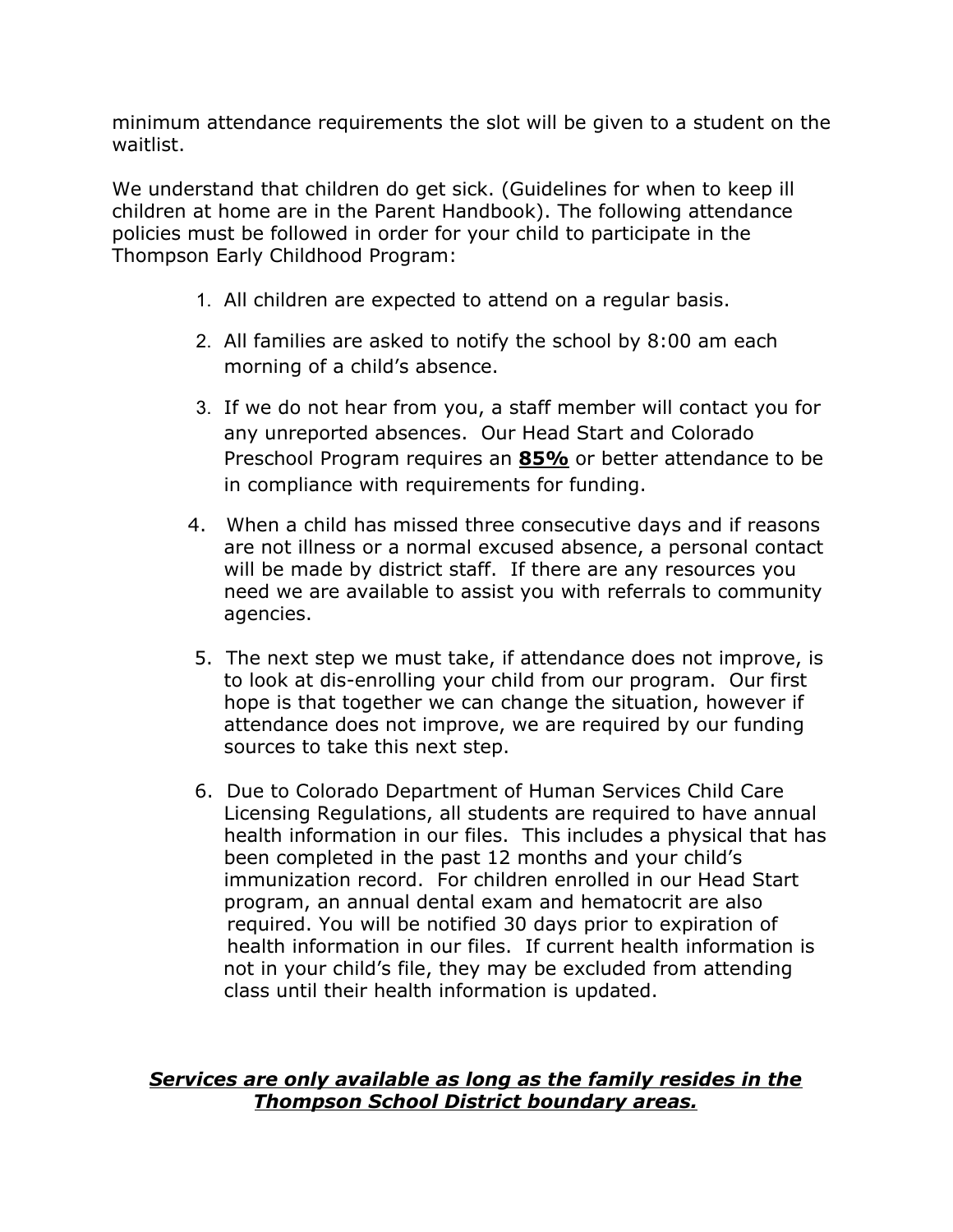#### **Fee Schedule for Tuition Paying Students**

Preschool tuition for the 4 day/week program is \$2700.00/year for the three-hour program and \$2900.00/year for the 3.5-hour program. We divide this into 10 payments. The first payment is due at the time of acceptance into the program.The additional monthly payments are due on the first of the month beginning September 1st through May 1st. If payment is delinquent for two or more consecutive months, your child will be dropped from the program for the remainder of the year.

#### **Withdrawal of Children from our Services**

If for any reason you need to withdraw your child from our services please let us know as soon as possible so that we may work with another family to enroll their child.

#### **Procedure regarding inclement and excessively hot weather**

Outdoor play is an important part of our daily schedule. Children who are well enough to attend school are considered well enough to participate in outdoor activities. We will go outside everyday all year long unless the temperature falls above or below safe levels as determined by our Child Care Weather Watch Chart. Conditions that would keep us from playing outside would include temperature falling below 20 degrees, rain, lightning is present and/or high winds exist. At times where we do not have outdoor play due to inclement and excessively hot/cold weather, we will instead have indoor large gross motor activities. In hot weather, children are permitted to play outdoors, but teachers monitor children's activity levels and are especially aware of the need to provide water, rest and/or a cooling off activity.

#### **School Closure Line: 970-613-6788**

**Hours of Operation**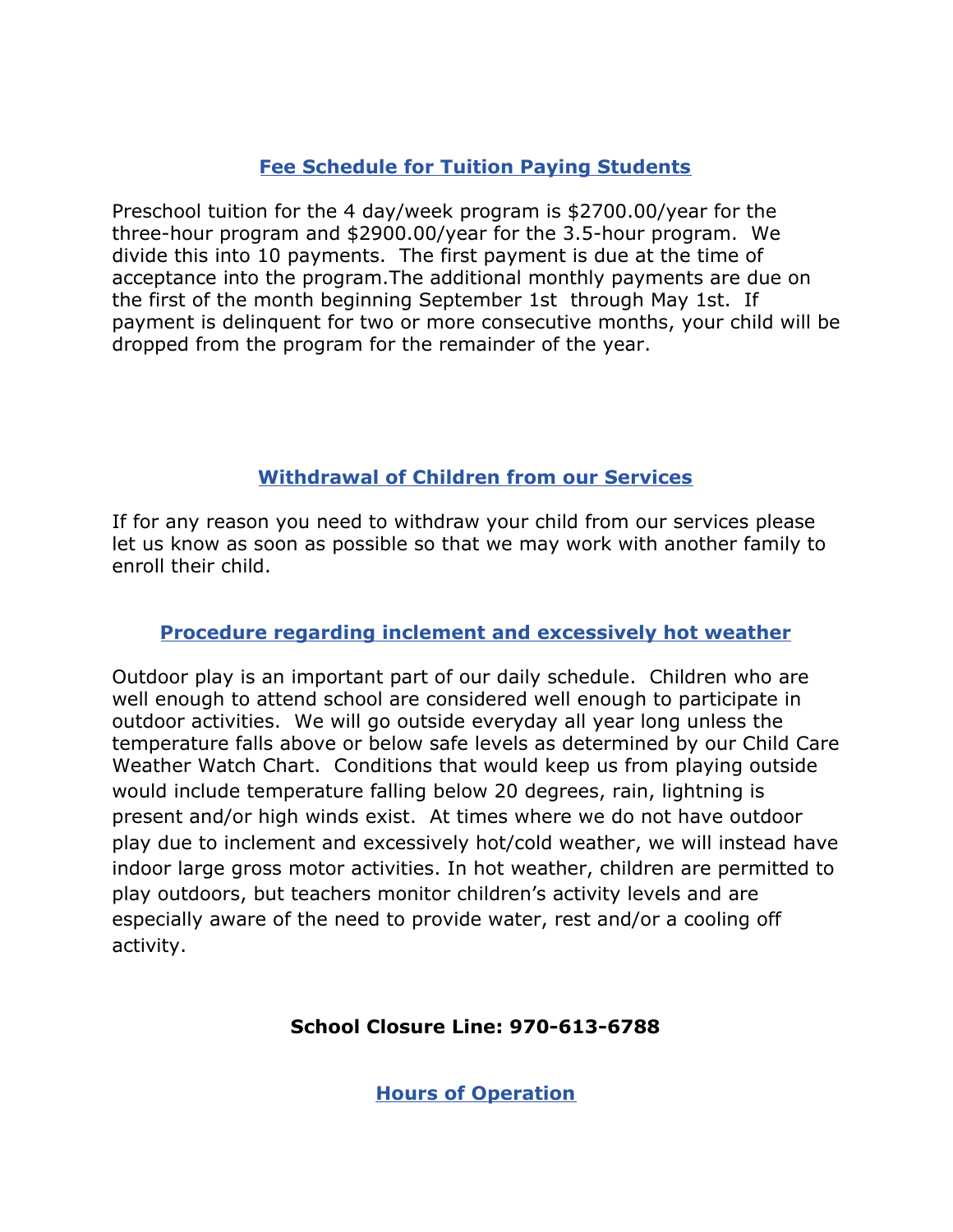Classroom sessions run for either 3 or 3 ½ hours Monday, Tuesday, Thursday and Friday and are aligned with the school district calendar. All early childhood classroom morning sessions start at 7:50 and end at either 10:50 or 11:25 a.m. Afternoon sessions begin at 11:25 and end at 3:00 p.m. Please contact your child's school for exact start and end times or call the Early Childhood Program Secretary at 970-613-5052.

#### **Early Childhood Philosophy on Positive Behavior Development**

One of the major goals for all preschool children is learning how to get along with other children. For many children, preschool is their first time away from family and home. Some children may not have had the experience of working, playing and spending time with other children. We recognize that children need to learn a variety of skills to be successful in their relationships with other children. We have a school-wide Positive Behavior Interventions and Supports (PBIS) system that is in place in all of our classrooms. PBIS guides our program to directly teach children the expected behaviors and give positive reinforcement to all children. We use The Teaching Pyramid Model to directly teach prosocial behaviors such as sharing, problem solving, and turn taking. PBIS and the Pyramid Model are the basis for our guidance policies.

Three school-wide rules are directly taught and positively reinforced in our program. The rules are posted in each classroom in print and pictures. Teachers and children use the rules when discussing individual and group behaviors. Our mascot, "HUGS" (the koala), helps to give positive reinforcement for following the Safety Rules. The 3 Safety Rules are:

> *We keep ourselves safe We keep each other safe We keep our things safe*

Our classroom expectations promote an environment that is respectful as we practice our rules and routines. Our PBIS system helps us to implement teaching strategies that support positive behavior, pro-social peer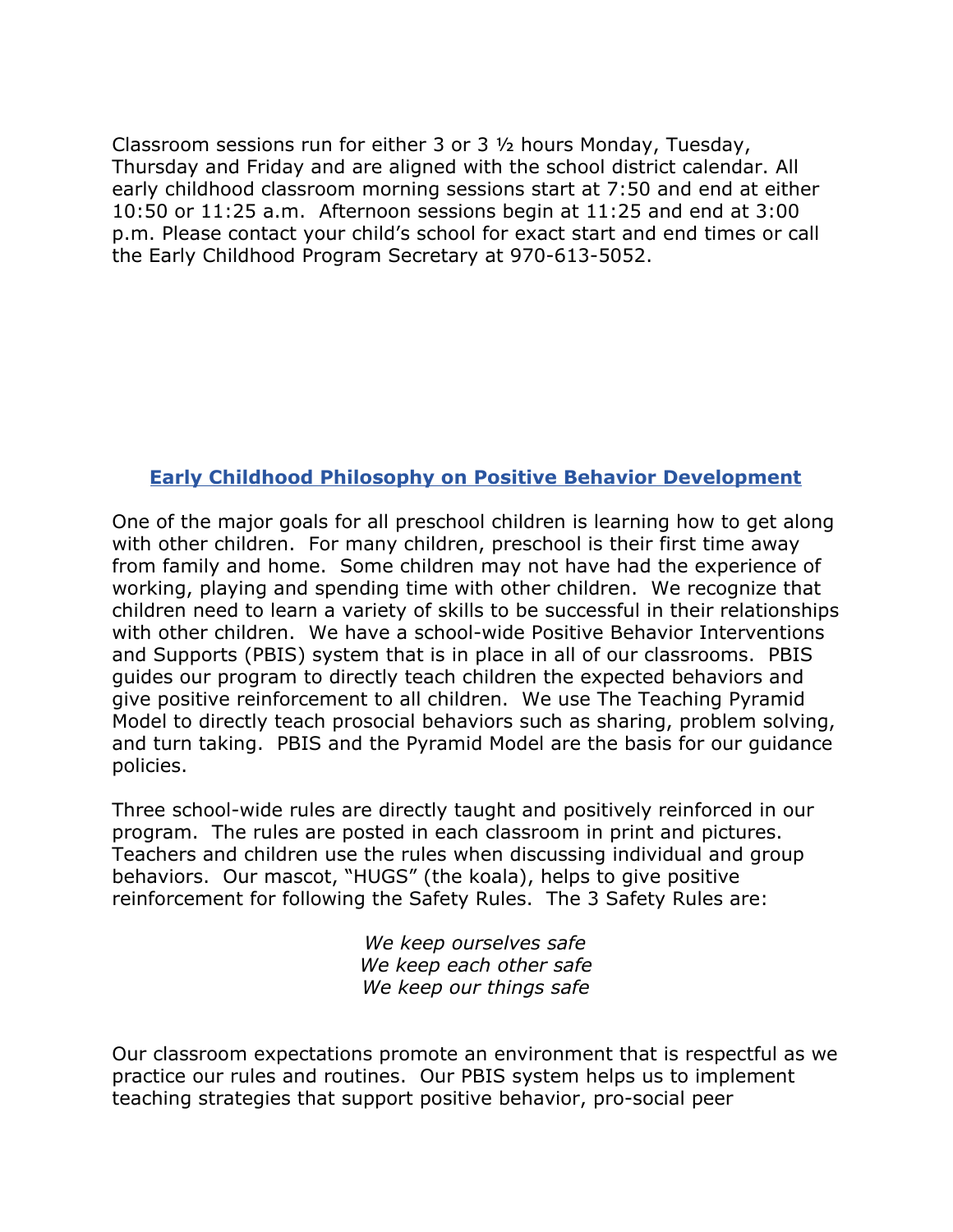interactions and overall social and emotional competence in our young students.

#### **Access to EC Mental Health Consultant and Behavioral Health Specialists**

We have a Mental Health Consultant and two Behavioral Health Specialists on staff to assist both teachers and parents with training and support for behavioral challenges. Parents will be informed if the Mental Health Consultant is requested to observe their child in the classroom due to behavior concerns. The Mental Health Consultant is also available to assist and support families with parenting questions, behavioral interventions and questions about managing mental health issues from depression to ADHD of either the child or the parent. She is also happy to help families access community resources such as housing, private mental health therapy, parenting classes, etc.

#### **When Challenging Behaviors Present Safety Issues in the Classroom**

When challenging behavior occurs, we have personnel that are trained in assisting teaching staff to implement positive strategies that help decrease the behavior and increase positive replacement skills.

The Early Childhood Staff understand that all behaviors, positive and negative, are a form of communication for a child.It is important to our teaching staff that we determine the reason for a child's behavior so that we can teach an appropriate replacement skill to help the child get his/her desired result. All children need to learn prosocial skills and problem solving. This is a major focus in early childhood.Discipline is never associated with food or toilet training. Children are never spanked, threatened, shaken, subjected to abusive language or humiliated.

We adhere to the Thompson School District's Discipline Code which states:

*It is the intention of the Board of Education that district schools help students achieve maximum development of individual knowledge, skills and competence and that students become responsible, contributing members of society. Every student in a public school in this district has the right to learn in an environment that is safe, conducive to the learning process, and free from unnecessary disruption.*

*In accordance with state law, the Board has adopted a written student conduct and discipline code based upon the principle that every student is expected to follow accepted rules of conduct and to show respect for and to obey persons in authority. The code also emphasizes that certain behavior,*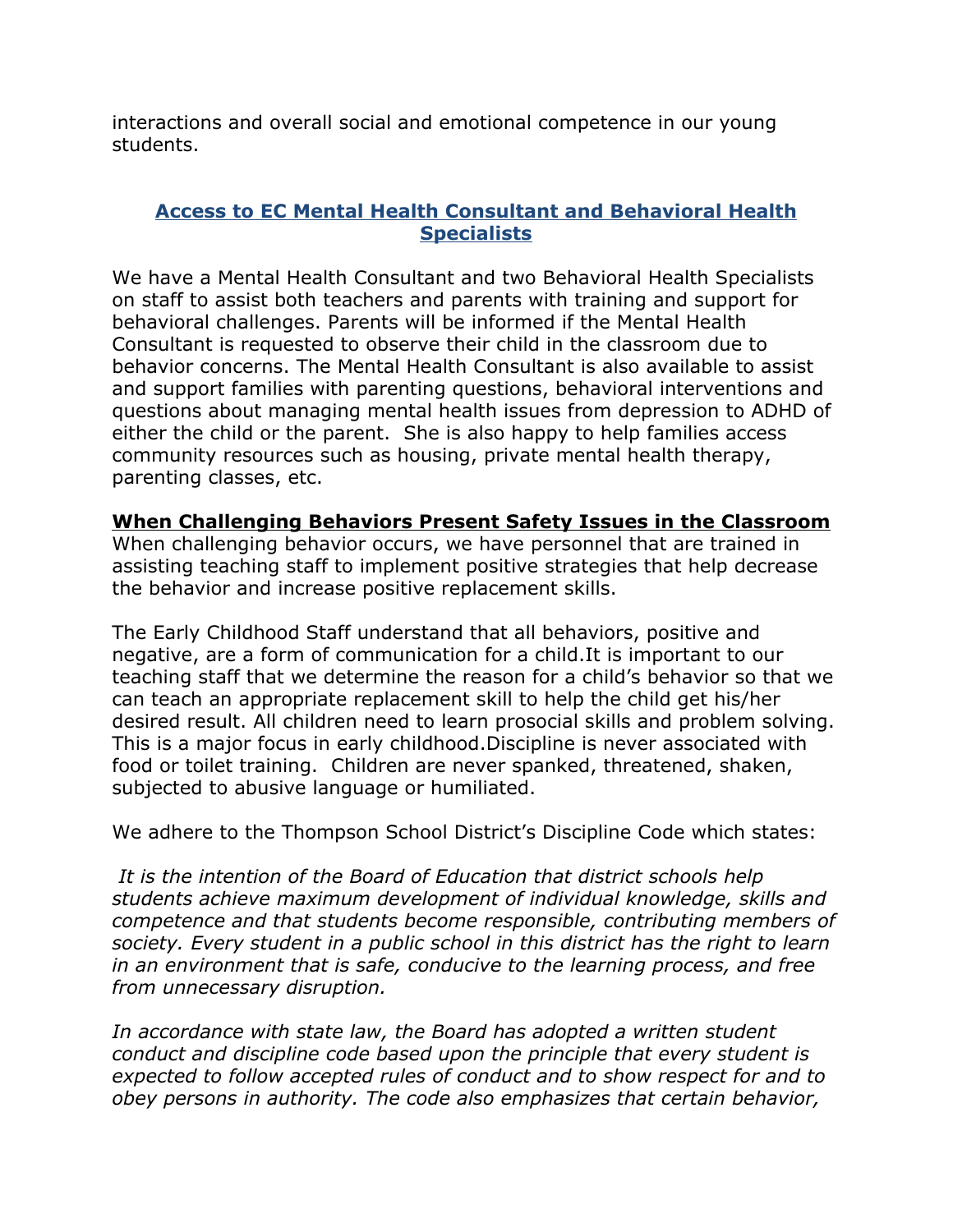*especially behavior that disrupts the classroom, is unacceptable and may result in disciplinary action. At each site, the code shall be enforced uniformly, fairly and consistently for all students. (Behavior Code of Conduct/Board of Education Policies JIC)*

Preschool teaching staff strive to maintain consistent and open communication with families regarding the progress of their students. You may be notified of minor behavioral incidents in the following ways: email, telephone, written communication or in person. A report will be required for more serious incidents in which the behavior of the student seriously impacts the safety of other students or staff or his/her own safety or if an injury occurs. In this case, you may be asked to come in and discuss the incident with your child's teacher and the Administrator of Early Childhood prior to the child returning into the classroom. The connection between home and school is very important, and children must understand that we are all communicating and working together.

Should a child's behavior become a consistent problem, the parents/guardians will be contacted to schedule a conference and the team will develop a Positive Behavior Support Intervention Plan. Interventions may include taking a child out of the classroom for breaks with 1:1 support, shortening the child's day, moving a child to another class and/or parents being required to pick up the child if behaviors are unsafe.

Extreme unsafe behavioral situations that continue despite all efforts, will be referred to the Administrator of Early Childhood and be handled on a case by case basis.

#### **Procedure for Identifying where Children are at all times**

All classroom staff are expected to know how many students are present at any time. Staff will ensure that each child is signed in upon arrival and signed out as children leave each day. Children will be counted throughout the day and the number will be posted in the classroom and changed if a student arrives or leaves.

**The procedure, including notification of parents or guardians, for handling children's illnesses, accidents, and injuries**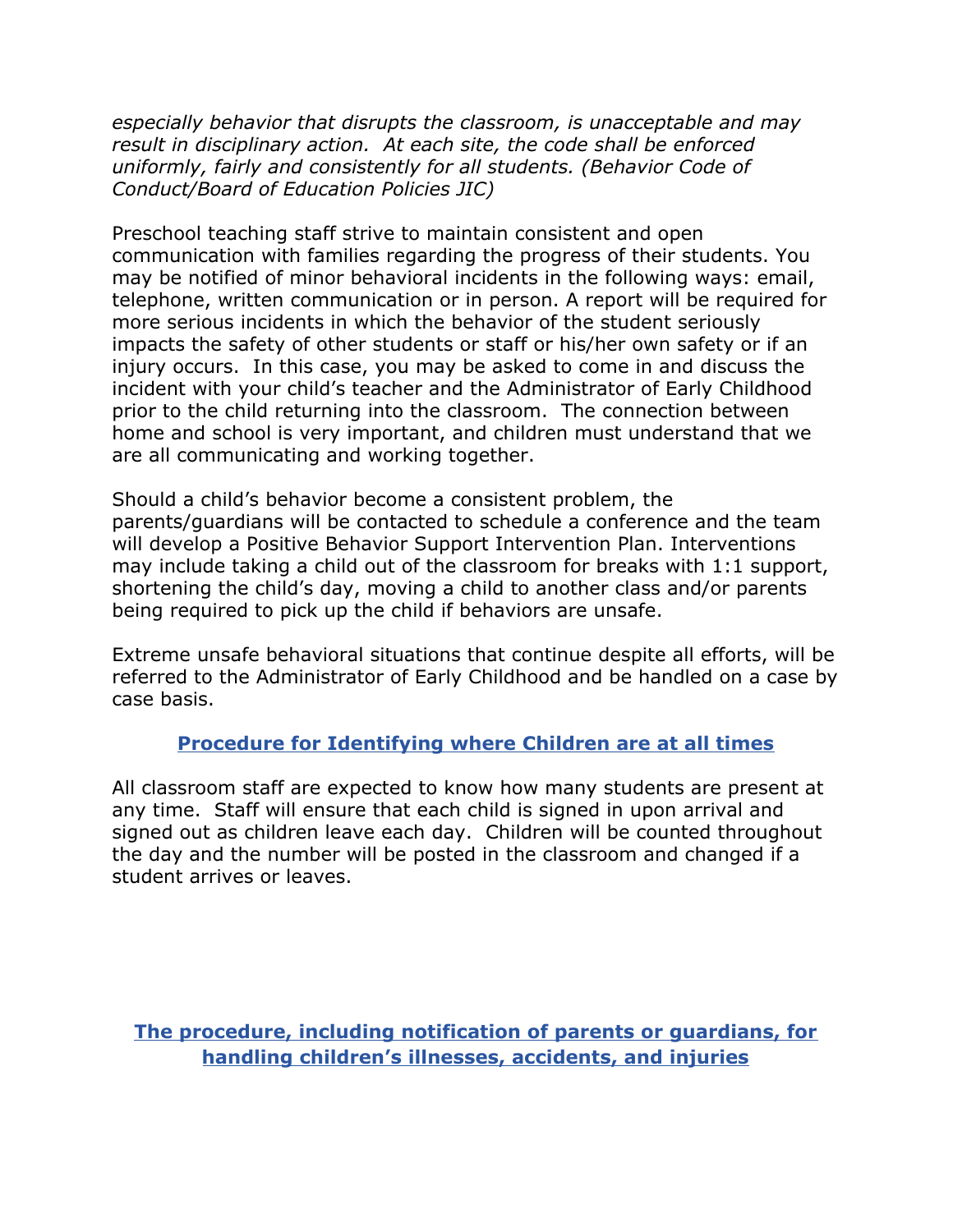We immediately notify parents or legal guardians when their child becomes ill, is involved in an accident or is injured and requires emergency medical care while at school. All non-emergency or minor accidents and injuries will be treated with First Aid by a trained staff member. The accident or injury is documented and parents are notified. Please call your school if your child is too sick to attend prior to the start of class. For the safety of our children, Thompson Integrated Early Childhood reserves the right to determine if your child is too sick to attend school. If a child becomes ill at school parents will be called and must pick up their child within one hour. Please note and adhere to our School District and Colorado Department of Public Health and Environment's (CDPHE) **How Sick is Too Sick Policy** as determined by Colorado Department of Public Health and Environment [ILLNESS POLICY -](https://www.colorado.gov/pacific/sites/default/files/DEHS_ChildCare_HowSickistooSickIllnessPolicy_English.pdf) [HOW SICK IS TOO SICK.](https://www.colorado.gov/pacific/sites/default/files/DEHS_ChildCare_HowSickistooSickIllnessPolicy_English.pdf)

## **Short Term Exclusion Due to Illness**

(Reference: Colorado Department of Public Health and Environment, Infectious Disease in Child Care and School Settings)l

In situations in which a child does not have a diagnosed disease/condition, but has signs or symptoms indicative of a potentially infectious disease, exclusion may be warranted. Generally, if any of the following conditions apply, exclusion from child care or school should be considered:

#### **How Sick is Too Sick?**

When Children and Staff Should Stay Home from School or Child Care

There are three main reasons to keep sick children and adults at home:

- 1. The child or staff member does not feel well enough to take part in usual activities. For example, a child is overly tired, fussy or will not stop crying.
- 2. A child needs more care than teachers and staff can give while still caring for the other children.
- 3. The symptom or illness is on this list, and staying home is required.
- Remember, the best ways to stop the spread of infection is through good hand washing and staying home when sick.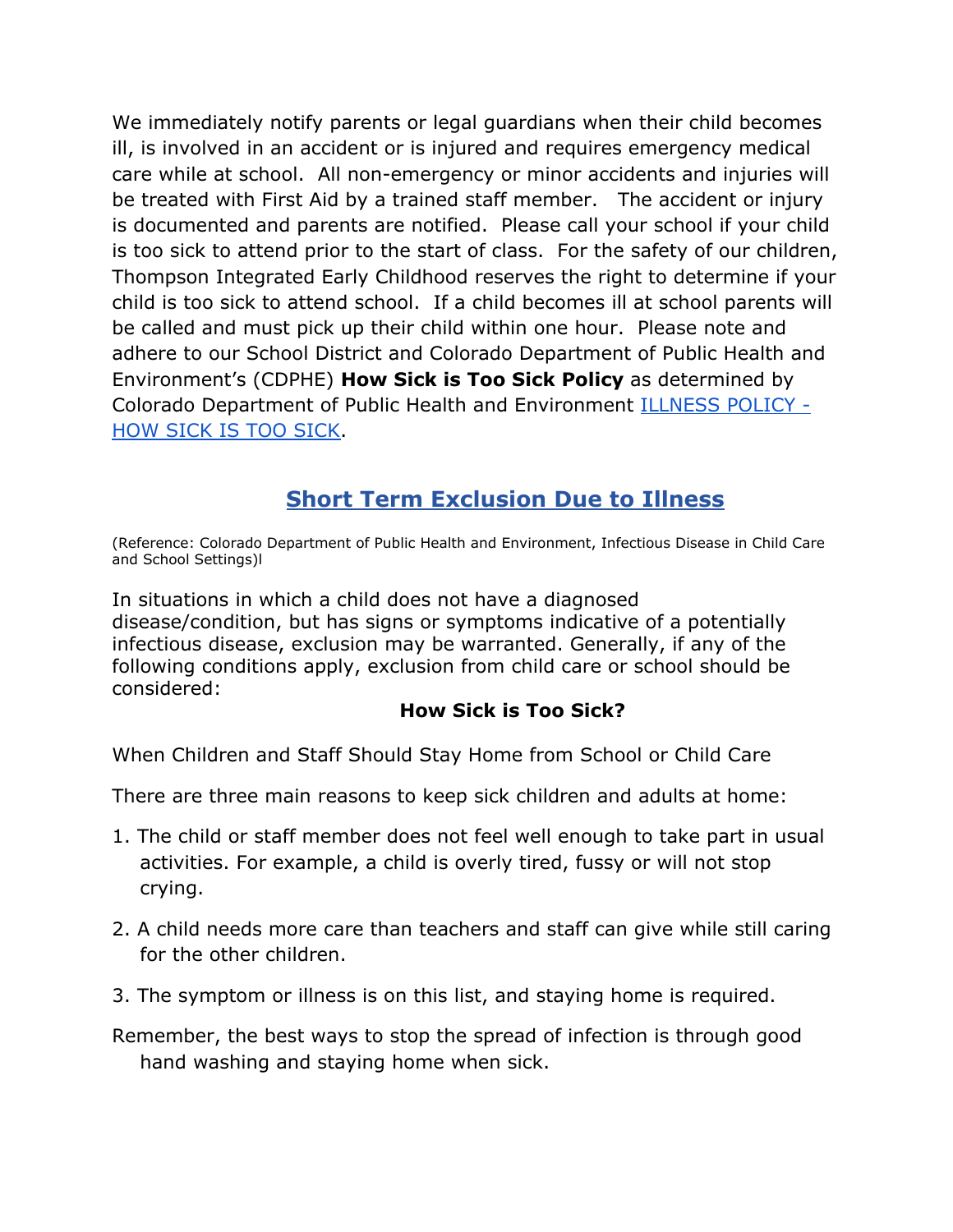#### Symptoms

#### **Child must stay home?**

- **Diarrhea** Frequent, loose, or watery stools (poop) compared to normal ones that are not caused by food or medicine.
- Yes if there are other symptoms along with the diarrhea (such as vomiting, fever, abdominal pain, jaundice, etc.), the diarrhea cannot be contained in the toilet, there is blood or mucous in the stool, the child is in diapers or the staff member handles food or bottles. Children and staff may return 24 hours after their last episode of diarrhea unless the diarrhea is caused by an illness that requires them to stay home longer.

#### **Fever**

- Fever with behavior change or other illness. Babies who are 4 months or younger need to see a doctor right away for a fever of 100°F or higher.
- A child should not be excluded if they have a fever with no other symptoms unless they are 4 months old or younger.
- Yes if there is also a rash, sore throat, throwing up, diarrhea, behavior changes, stiff neck, or difficulty breathing.

#### **"Flu-Like" Symptoms**

- Fever over 100°F with a cough or sore throat. Other flu symptoms can include tiredness, body aches, throwing up, and diarrhea.
- Yes for at least 24 hours after the fever is gone.
- The fever needs to be gone, without using medicine that reduces the fever (acetaminophen or ibuprofen).

#### **Coughing**

- Yes if the coughing is severe, uncontrolled, or the child has wheezing, rapid or trouble breathing. Medical attention is needed for wheezing, rapid or trouble breathing.
- Note: Children with asthma may go to school with a written health care plan and the school is allowed to give them medicine and treatment.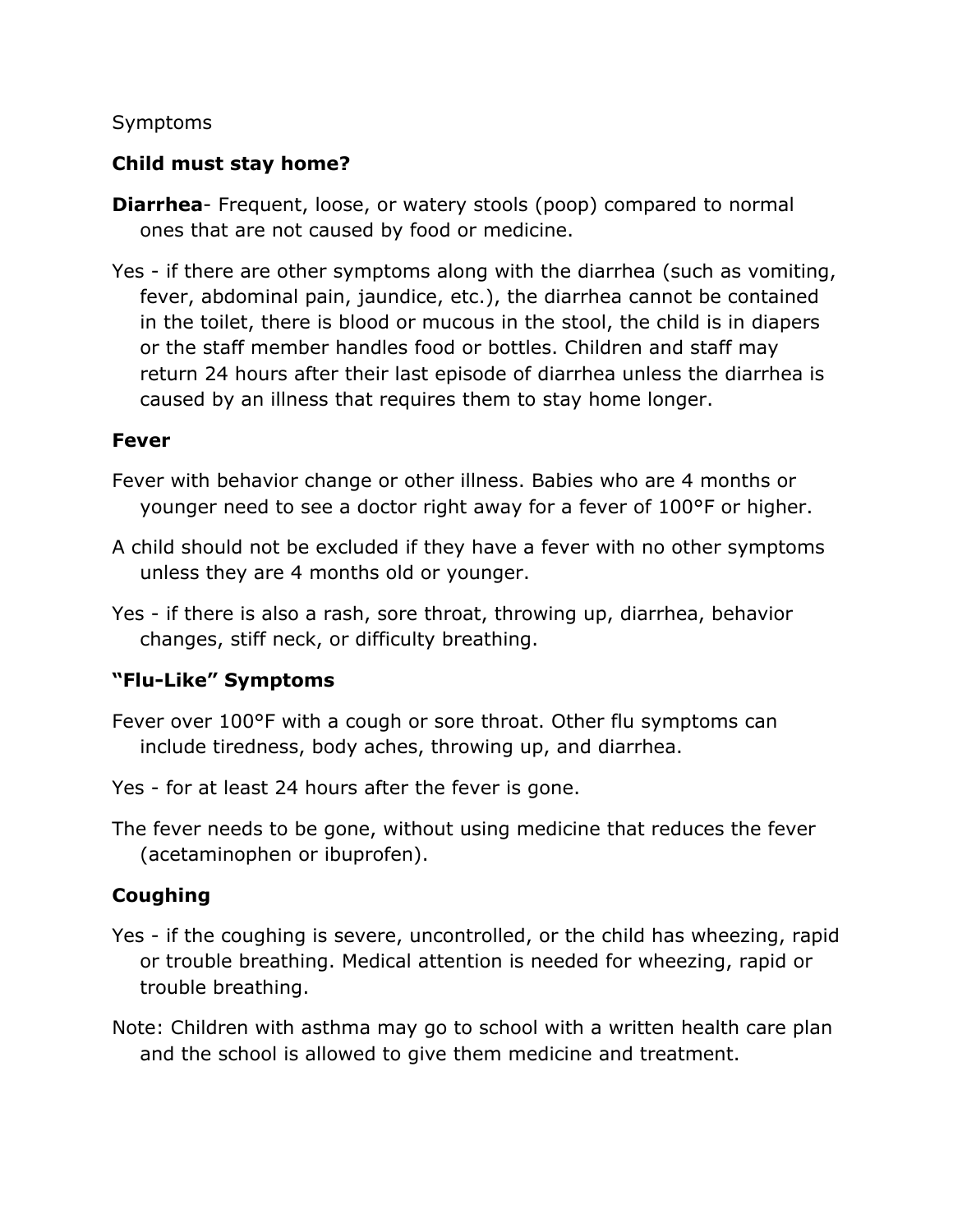#### **Mild Respiratory or Cold Symptoms Stuffy nose with clear drainage, sneezing, and mild cough.**

No – children and staff may go to school if they are able to take part in usual activities. Children and staff should stay home if the symptoms are severe. This includes fever and if a child is not acting normally and/or has trouble breathing.

### **Vomiting/Throwing Up**

- Throwing up two or more times in the past 24 hours, there are other symptoms in addition to the vomiting (such as fever, diarrhea, etc.).
- Yes until 24 hours after throwing up stops or a doctor says it is not contagious. If a child has a recent head injury, watch for other signs of illness and for dehydration. Adults who handle food and bottles must be excluded.
- See second page of "How Sick is Too Sick" for a list of illness that may require children or staff to stay home.

## **Procedures for responding to emergencies**

To ensure the safety of the children within our program we respond to all emergency situations, such as tornadoes and fires. If a child is lost, staff will immediately notify the Principal. The parents will be notified and appropriate law enforcement will be called.

Staff are trained to be aware of and count children at all times. During transition times (moving between buildings, playground, bus) staff will maintain the correct ratio and count the children. Staff will count the children before they leave and after they arrive at the new location checking attendance sheets as necessary.

Each Center practices safety/emergency drills on a routine schedule. Lockdown, Lockout (Secure the Perimeter), Shelter in Place, and Evacuation drills are planned and practiced with children. Each classroom has an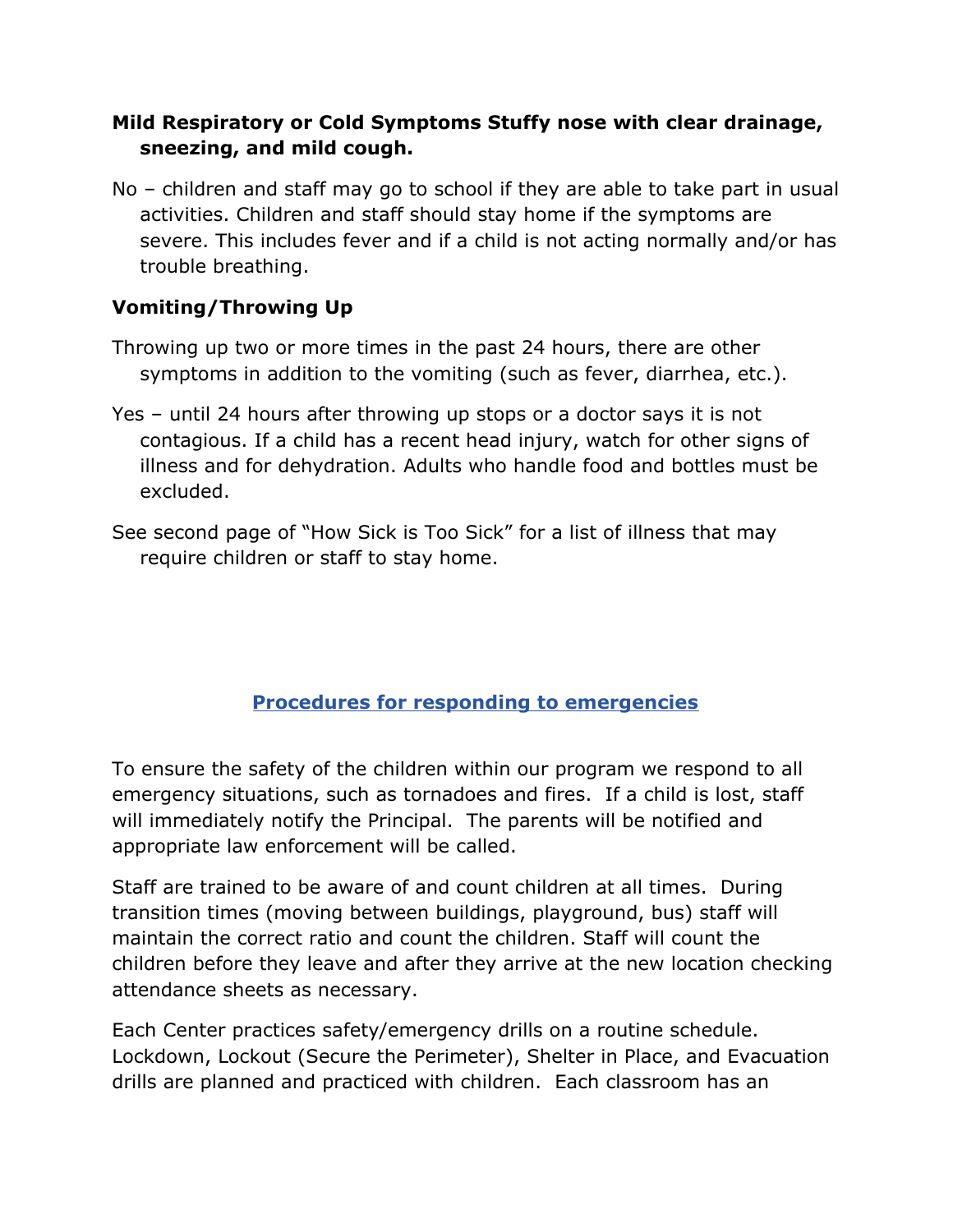evacuation plan posted. Please refer to our District's Standard Response Protocol for more detailed information regarding other emergency situations.

#### **Procedure for Transporting Children**

If families do not have private transportation available, Early Childhood staff will work with families to apply for transportation to and from school. The application requires written permission from the parent or legal guardian for transportation services. Emergency contacts and medical information must be completed prior to application being submitted. Transportation will be determined on an individual and space availability basis.

All school district buses transporting approved children to and from Early Childhood centers will have an aide on board to care for the needs of the children and maintain the safest possible environment. Our Transportation Department maintains proper staff/child ratios as required by the State of Colorado Licensing regulations. All children will be restrained in approved child restraint systems while transporting students.

All children will be signed on and off as they board or leave the bus by transportation staff on each trip. Children will only be released to individuals who have been authorized in writing by parent/guardian.

Buses will provide curb-to-curb transportation and it will be the responsibility of parents and staff to bring the children to the bus at the curb.

#### **Field Trips**

Any Early Childhood Field Trip will be conducted in accordance with District Board policy and State of Colorado Child Care Licensing Regulations. Throughout the field trip, the staff-child ratios from the State of Colorado Rules Regulation Child Care Centers must be maintained and children will be actively supervised at all times. Staff will carry an attendance list, cell phones, first-aid kits, emergency contact information, medical forms, and medications on all field trips. Any Emergencies will be handled according to TIEC Emergency Procedures. Transportation will be handled in accordance with District Policy and State of Colorado Licensing Regulations. Children will be signed-in and signed-out from Field Trips as they are for daily class. Any student who arrives at school late while the class is away from the facility will be sent home with the Parent, or the Parent may choose to transport the student to the Field Trip destination.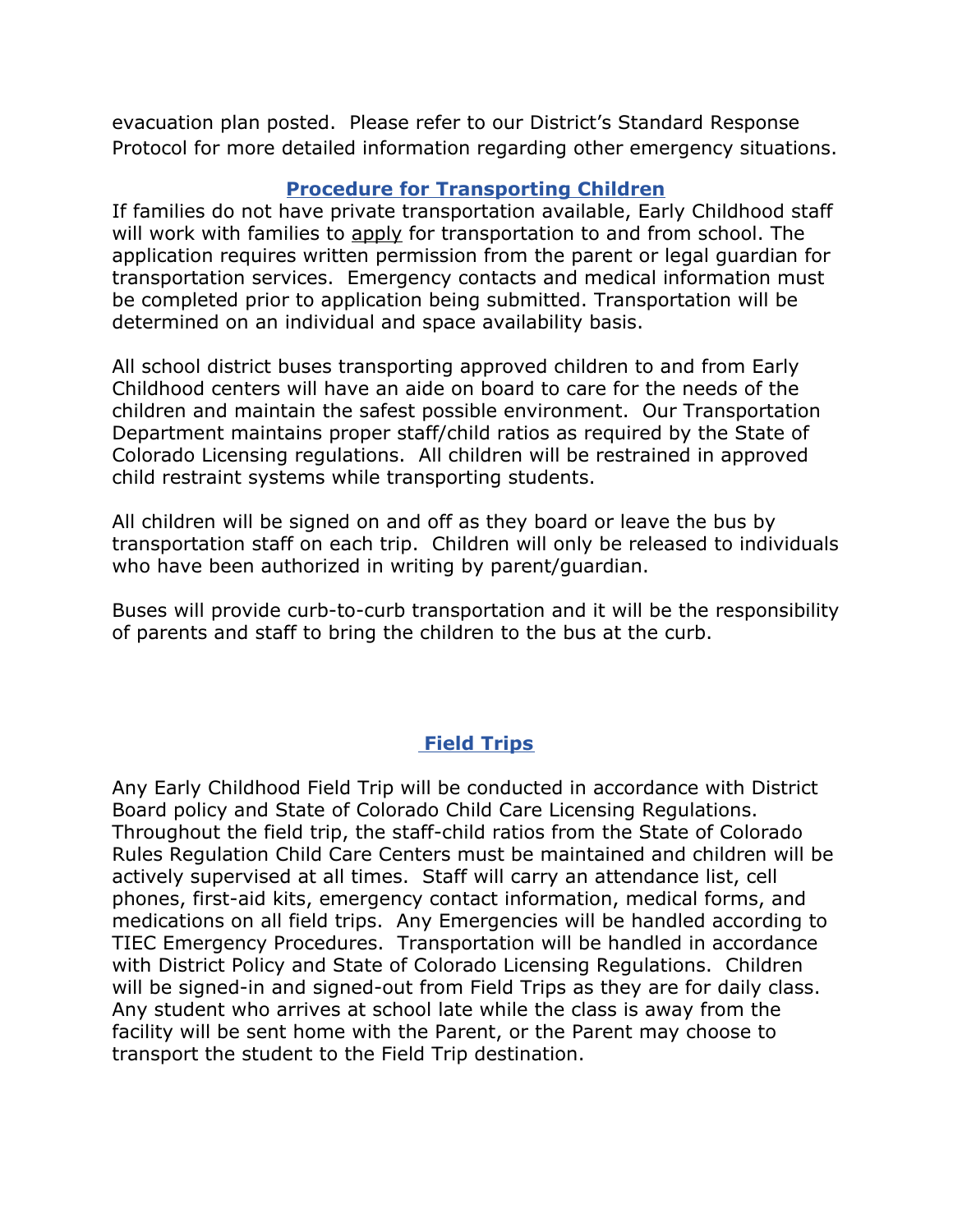#### **Use of Television/Recorded Media/Computer/Tablet Device**

Occasionally video or television viewing may be planned as part of a unit of study. All videos or television programs will be previewed by the classroom staff. Only materials that are age appropriate and non-violent will be shown. Children are always offered an option of other activities during viewing time. Screen time will be limited to no more than 30 minutes per week.

#### **Arrival and Departure**

Children who ride our bus to and from school are signed in and out of centers by classroom staff. Families and childcare providers transporting children are required to walk children into the classroom before school and meet children in classrooms after school. Please do not leave children in a classroom until a staff member greets your child and takes responsibility for him/her. Licensing requires that an adult sign a child in and out of school each day and only be released to a person at least 18 years of age.

Families must notify the center when an emergency prevents them from picking a child up on time. In the case of an emergency, families are asked to make arrangements for someone else to pick up the child at school. For your child's protection, your child will only be released to those who are either listed on the child's emergency card and are at least 18 years of age. Teachers will ask the adult for photo identification prior to releasing the child. If the child is not picked up within 15 minutes of the pick-up time, we will first attempt to contact you as well as emergency contacts listed on the emergency card. If a parent cannot be reached within 30 minutes of the pick-up time, appropriate authorities (Loveland Police or Department of Social Services) may be contacted.

For children who ride a district bus to and from school, parents must designate one primary pickup and one primary drop off contact, one alternate drop off contact, and two emergency contacts. These designated contacts will be adhered to and changes must be submitted as a new or modified request. If appropriate supervision is not available with the designated drop off contact, the child will be taken to the child's preschool center and efforts will continue to connect with a designated contact. If the parent or emergency contacts cannot be reached within 30 minutes, appropriate authorities (Loveland Police or Department of Social Services) may be contacted.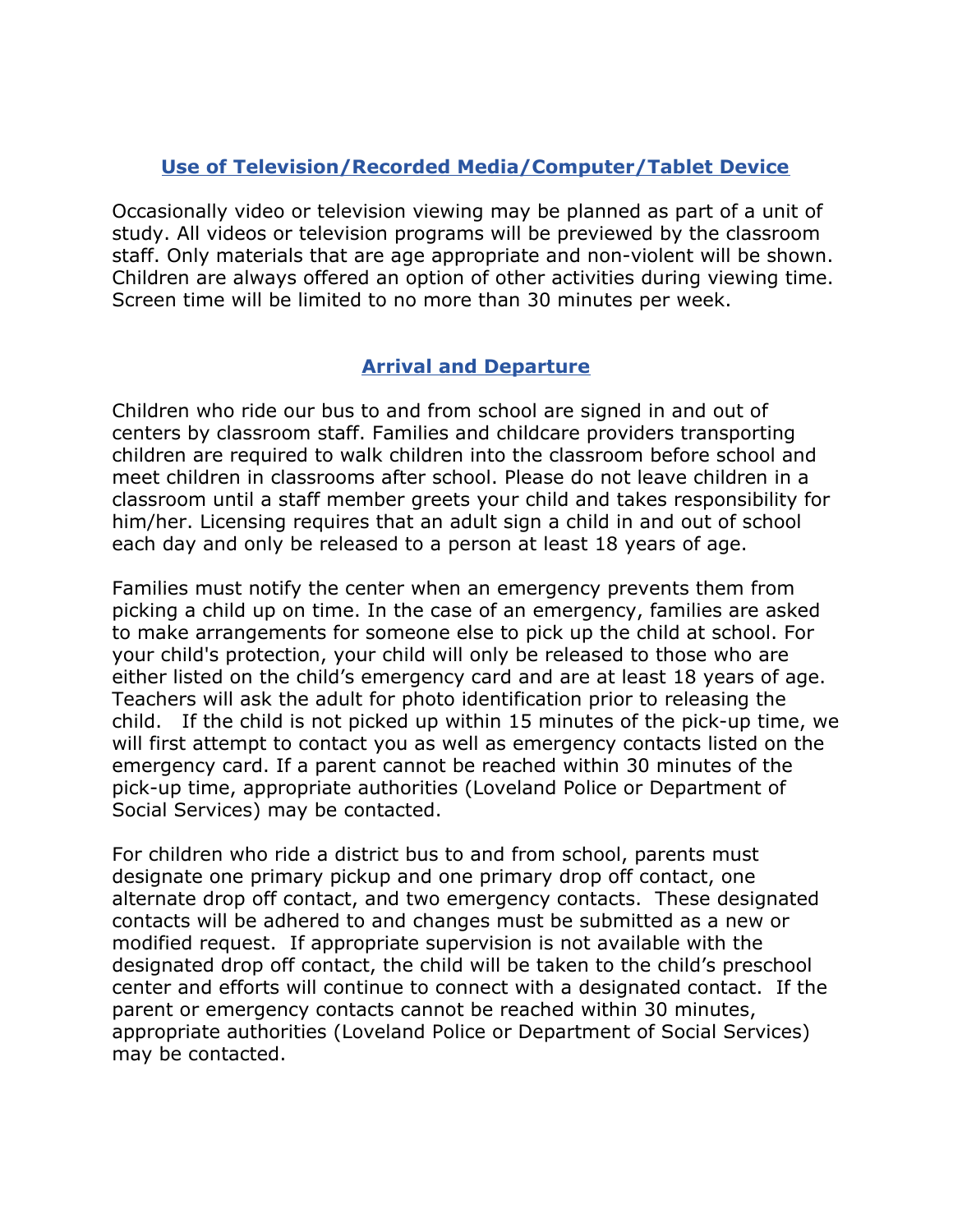In custody cases involving restraining orders, a copy of the restraining order must be provided to the school and will be kept on file at the child's center.

#### **Procedure for end of the day closing of Center**

Our centers close at 3:00 pm daily and staff will check the classroom attendance log to ensure all children have been picked up for the day. Staff also double check each classroom, as well as outdoor play areas to ensure that there are no children unaccounted for. If a child has not been picked up by our closing time, parents will be contacted. If a parent cannot be reached, the emergency contacts listed on the child's enrollment forms will be called. If a child remains in our care for more than 30 minutes past the pick-up time and we have not been able to reach a parent, legal guardian or emergency contact person, the center director will contact local child protective services and/or law enforcement.

#### **The procedure for storing and administering children's medicines and delegation of medication administration in compliance with Section 12-38-132, C.R.S., of the "Nurse Practice Act"**

Children required to take medications while at school must have annual written authorization from a parent or guardian *and* written health care provider's/doctor's orders for each medication prescribed. All medication will be administered by trained and delegated staff in accordance with the prescribed directions and child's individualized health care plan. Home remedies, including homeopathic medications are *not* allowed to be given at school. Any medication administered will be documented in our classroom medication log book. All medication will be stored in areas inaccessible to children at all times. For safety reasons, all medications must be brought in by an adult. No medications may be sent to school in a child's backpack. Medications brought to school must be kept in the original container labeled with the child's first and last name. If a medication is expired or is left over, notification will be sent and we will attempt to give those medications back to parents or guardians. Medication that is not picked up will be properly disposed of.

## **Early Childhood Sun Safe Policy**

Our Sun Safe policy has been developed to ensure that all children and staff participating in this program are protected from skin damage caused by the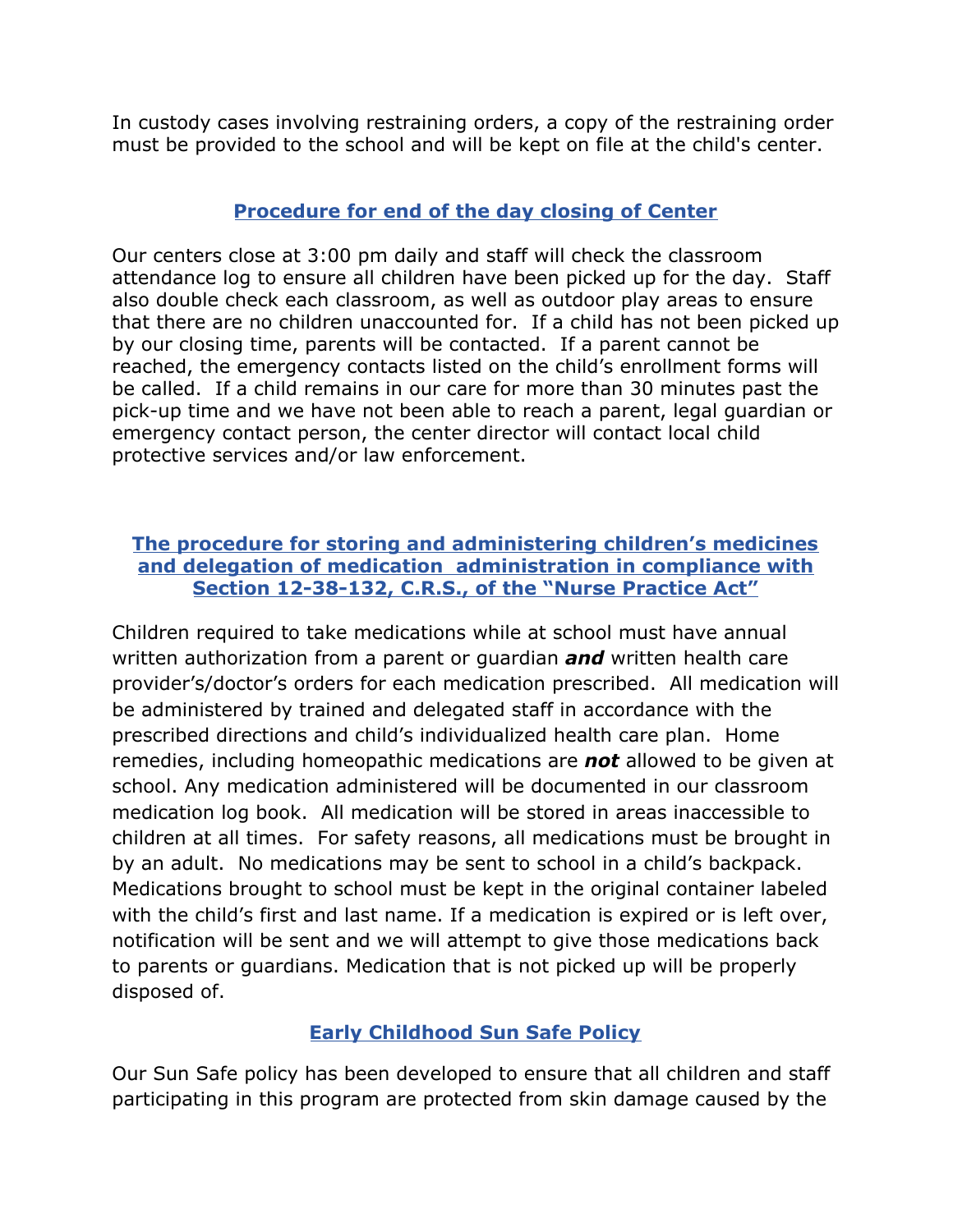harmful UVB and UVA rays of the sun. This policy will be implemented throughout the year in accordance with Colorado Child Care Licensing Regulations. All parents/guardians will be asked annually to provide written authorization and acknowledgement of the need for applying sunscreen, use of another form of parent or guardian approved sun protection to their children's exposed skin prior to outside play, or sign that they opt out. Daily, we ask all parents/guardians who do not opt out to apply the sunscreen to their child's skin within 1 hour of arriving at the Center and/or dress the child in sun protective clothing prior to drop off at school. Children in all-day programming will have sunscreen or other approved sun protection re-applied in accordance with the sunscreen product directions.

#### **What to Bring to School**

**Clothing:** It is very likely that your child will be doing lots of activities that are messy. We want your child to enjoy all the activities at school without worrying about ruining clothing. We do provide paint smocks, but even with smocks there are still spills, drips and accidents. Please dress your child in clothes that you wouldn't mind if a paint or mud stain ended up on it. We go outside every day unless it is below 20° or too windy or raining, so please make sure your child is dressed appropriately for the weather. Please help your child keep track of his belongings by putting his or her name on coats, hats and boots.

**Toys:** We ask that your child does not bring toys to school unless approved by a teacher for special activities. Toys are easily broken or lost and sharing can be difficult. Sometimes during active play at school, small toys are put in pockets and then forgotten. If you find one of our toys at your home, please return it to your child's teacher.

**Other items:** Children are not allowed to bring food, money or medicine (including things like cough drops, vitamins or aspirin) from home. Any toys that promote violence (toy guns, knives, or violent action figures) are never allowed in school and will be taken from children. Personal technology devices are also not allowed at school. Parents will be called and asked to come and pick up any toys or technology devices that are brought to school.

**Backpack:** Children should bring a backpack to school each day with a change of clothes including socks and underwear. All classroom or program news/information will be sent home in backpacks, if not sent electronically. Please check your child's backpack daily for important information. Parents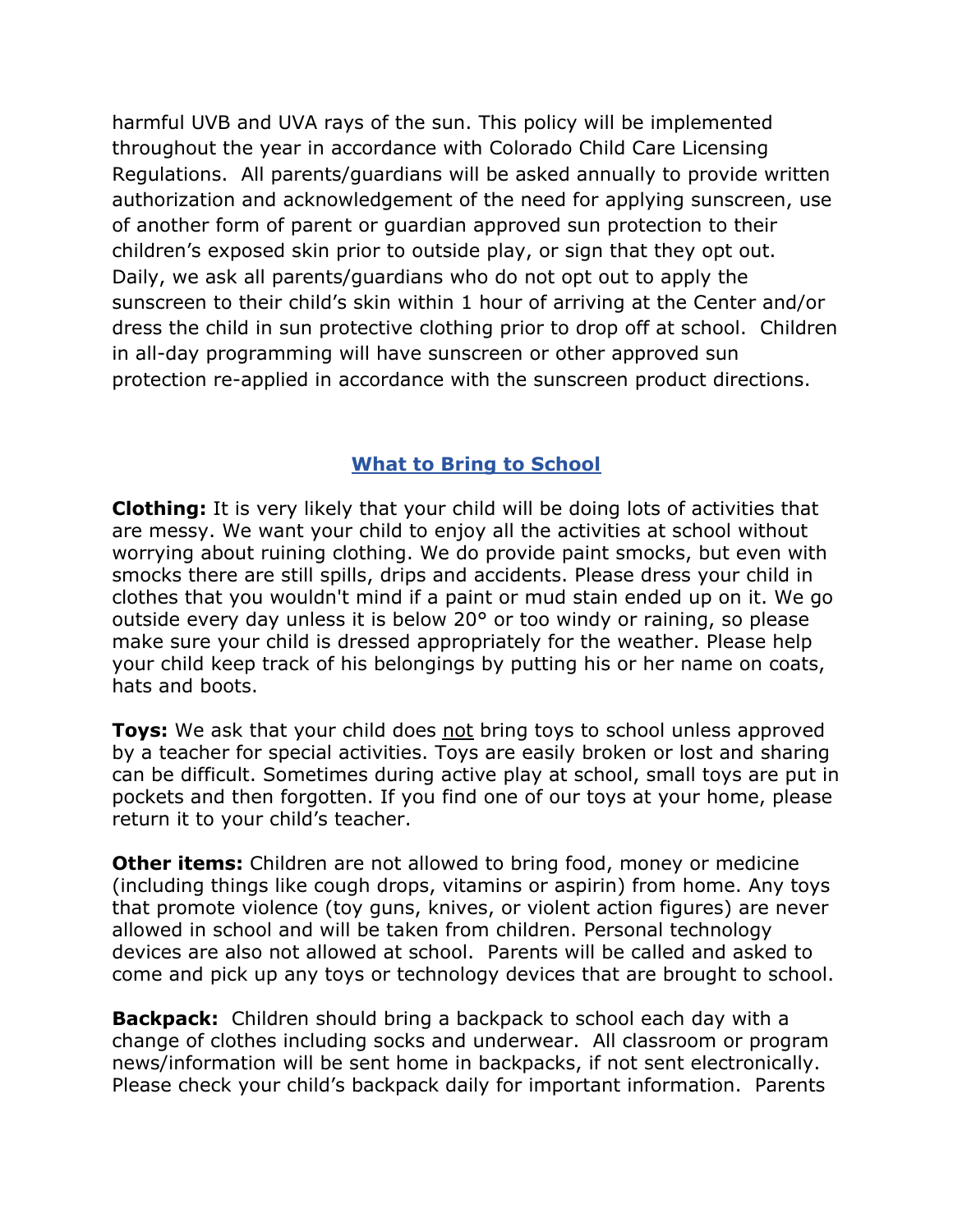may also send notes back to school for the staff in their child's backpack. Backpacks will be checked daily by staff.

#### **We Eat Together at School**

Children attending a 3-hour class are served breakfast and children in the 3 ½ hour classes are served lunch and breakfast/snack. Students in full day programs will receive breakfast, lunch and snack. The meals are prepared by Thompson School District Nutrition Services. A menu is posted in each classroom, on the district website. Parents are always welcome to join us for lunch or snack time. If you plan to join us for lunch, please call your child's center by 9:00 am to be included in the class meal count. *Currently, due to COVID restrictions, guests and volunteers will not be allowed in classrooms.* **Please speak to your child's teacher or the nurse if your child has a food allergy or dietary restriction**. Please provide a doctor's statement if your child cannot have certain foods for health reasons.

If your child will be celebrating a birthday at school and you would like to send in/bring in a food "treat" for that special occasion, we encourage families to share a *healthy* treat/food snack. Any food brought in must be prepackaged (not homemade) as per our district policy.

#### **Toilet Training**

Many of the children enrolled in our classrooms are very independent in their bathroom needs. Children are encouraged to use the bathrooms throughout the day as needed. Teachers monitor healthy bathroom habits such as flushing and hand washing and children are never left unsupervised during toileting. Many other children are in various stages of toilet training including diaper use. Diaper changing takes place in a manner that meets health and safety guidelines. When toilet accidents that require a change of clothing happen, children are assisted to change into dry clothing. Soiled clothing is placed in a plastic bag to take home. If your child comes home in borrowed clothing, we ask that you wash and return the clothes as soon as possible. Families are asked to supply diapers and wipes (occasionally diapers may be provided by the program for children enrolled in Head Start if needed). Please discuss a system for supplying a change of clothing, diapers and wipes with your child's teacher.